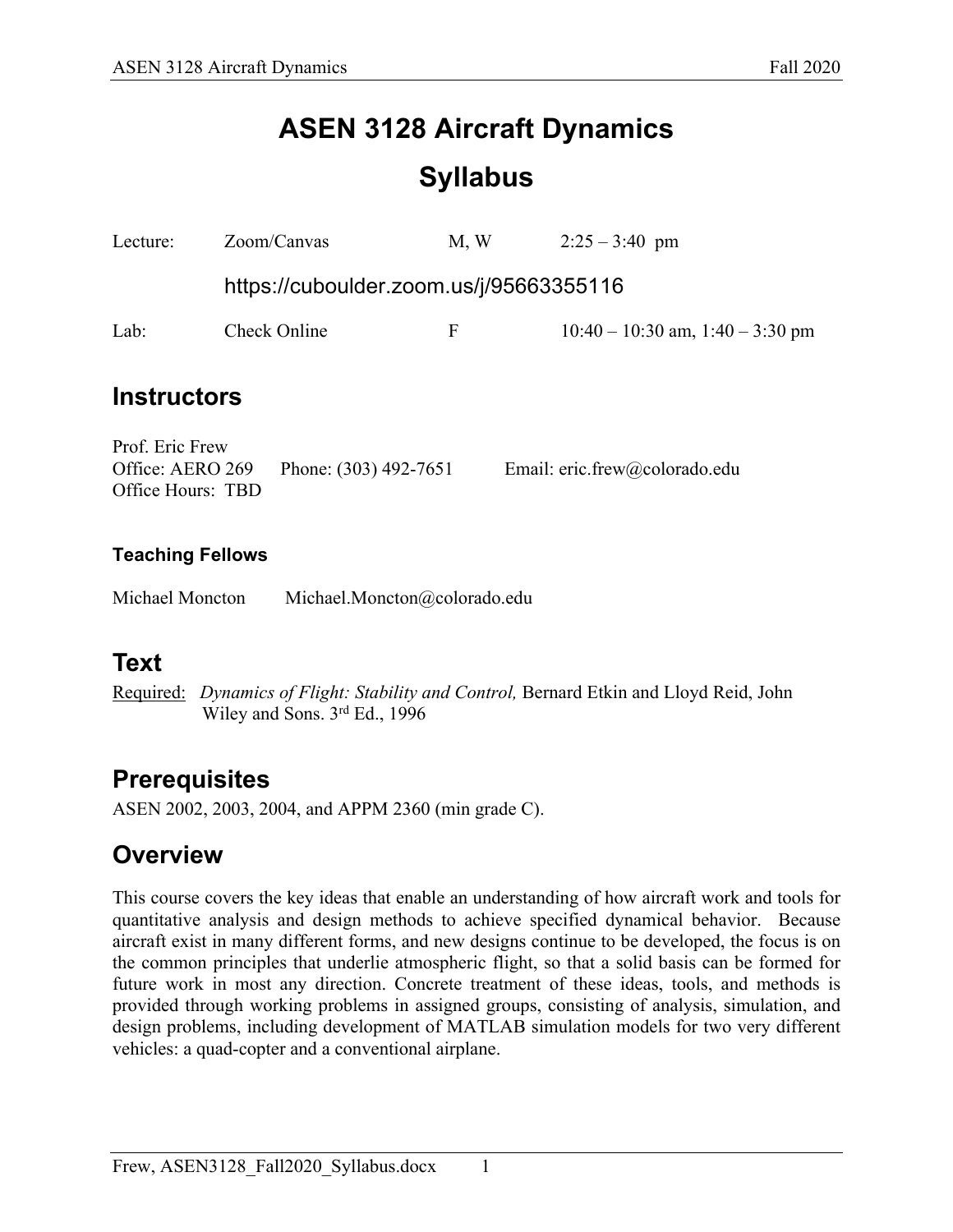In their full expression, aircraft dynamics possess astounding complexity, and it is a tribute to the ideas developed by aviation's pioneers that a relatively simple understanding can often be obtained, leading to clear insights and design principles. While these concepts are not inherently difficult, they do lie outside most common experience, and they depend on new nomenclature and strange notation that can seem overwhelming at first. It is only through diligent and careful use of this new language that the underlying simplicity can be grasped and conveyed on exams; mastery of the language of aircraft dynamics is perhaps the most important predictor for success in the course.

The course has been designed to develop a conceptual grasp of the key ideas below, and to demonstrate proficiency in using these concepts to solve problems, construct and validate simulations, and to explain behaviors and results obtained. In particular, engineering reasoning skills using these concepts are stressed in assignment solutions and examinations. The key learning objectives are:

#### **Vector mechanics**

- Vector representation in coordinate frames
- Change of coordinate frame representation (coordinate rotation)
- Relative motion, frame derivatives
- Change of derivative frame: velocity rule

#### **How aircraft dynamics models are created and what the terms mean**

- 3D rigid body translational model
	- o Kinematics
	- o Dynamics, external forces
	- o Effects of wind
- 3D rigid body rotational model
	- o Kinematics, Euler angle attitude representation
	- o Dynamics, Euler moment equations, external moments
- External forces and moments
	- o Aerodynamic effects
	- o Control effects
	- o Steady flight conditions, trim states

#### **How aircraft dynamics models are simulated**

- State space models
- Matlab integration
- Good naming and commenting habits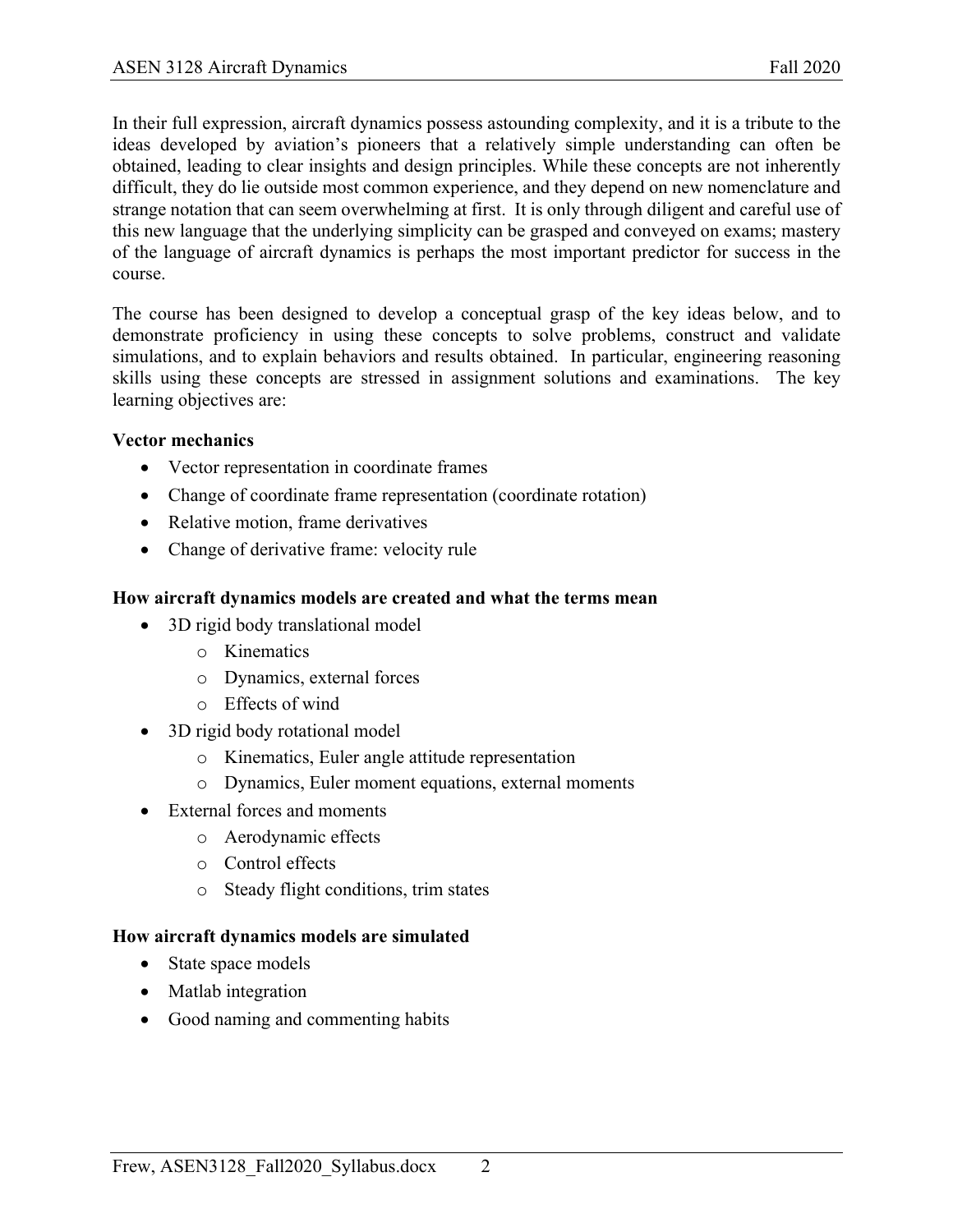### **How dynamical behavior is understood and specified**

- Linearization
- Decoupling
- Stability derivatives
- Modal solutions
- Stability characterizations
- Modal specifications

**How feedback control is designed to meet behavioral objectives**

- Sensor selection, control structure
- Effects on mode eigenvalues

# **Teaching Modalities**

**Lecture** – Lectures will be remote and online throughout the semester, with no option for inperson lectures. Lectures will be delivered live over Zoom. They will be recorded and uploaded to the course Canvas page. Lectures will be recorded in two formats – Zoom recordings will be posted in short blocks (e.g. 4 separate files per lecture) and the CU Course Capture system will also record and post the lectures to the Canvas site.

**Lab Sections** – Students are expected to register for one of the two lab sections and be available for in-person or remote interaction during the scheduled lab section. Lab groups will be made from students in the lab sections without considering if the plan to attend in-person or remotely. Lab sections are the only opportunity for in-person interaction during the semester. However, students are not required to attend lab sections in-person and can complete all lab assignments remotely.

**Online** – The course is designed for remote (live, synchronous) interaction for the lectures and the lab sections. However, the course can be completed if a student must take the course online (asynchronously). Students who plan to complete the course online must contact the instructor within the first week of the course so a plan can be created for participating in lab assignments and for taking exams.

## **Course Components**

Material and concepts are introduced, and student mastery is evaluated using several mechanisms throughout the course:

**Reading** – The textbook provides the essential basis for the course, including the concepts, terminology, notation, methods, and examples used to convey the course topics. Specific reading assignments will be given covering key sections of the book; some book sections are not covered in the course. Some supplementary material will also be provided. The textbook contains a wealth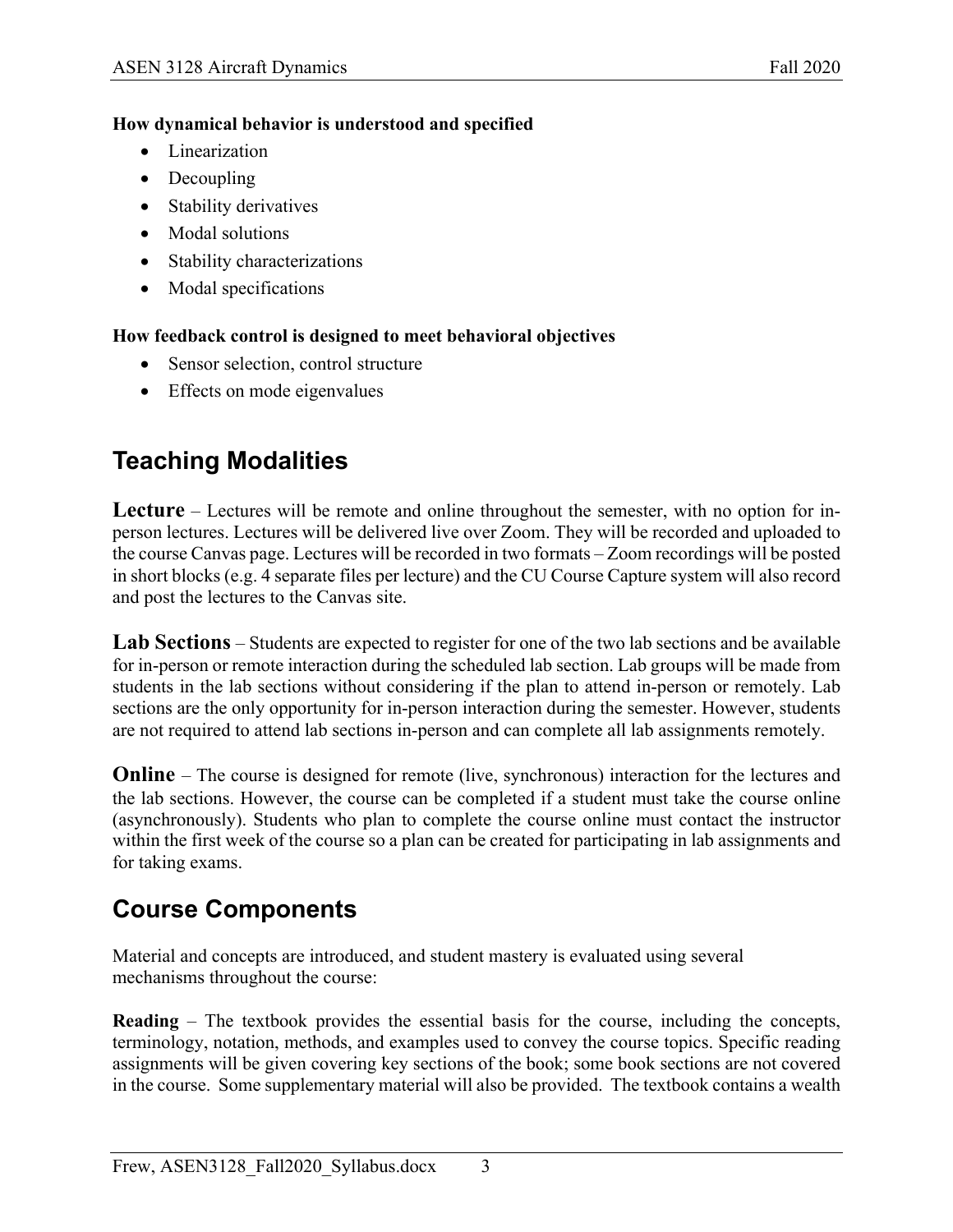of information, but the concepts and notation are new to most: some sections need to be read more than once to fully grasp the material.

**Lectures** – These are intended to emphasize key ideas and methods that make the material easier to grasp. They are therefore a counterpart to the reading, not a replacement. The value of lectures is dependent on your participation in them. Passive "watching" will provide little benefit. Active note taking is critical to developing first-hand familiarity with the notation, terminology, and methods, and to gaining comfort in using them. Although lectures will be recorded, this is a poor substitute for your own lecture notes. Questions are encouraged during lectures, and will be prompted often.

**Homework** – Homework problems are assigned every other week, out of sync with the lab assignments. They provide practice in solving problems of varying difficulty and sometimes will also involve computing. Collaboration on homework is allowed (copying is not); however, students are encouraged to use homework as a means to ensure their individual mastery of the subject. In class group problem solving and labs will allow for considerable collaborative problem solving.

**Reading Quizzes** – These will cover the reading material, lectures, and portions of the lab assignments. Quiz grades will contribute to your individual course grade and are designed to encourage you to come to class and lab prepared. They will consist of multiple choice questions similar in format to questions that will be on the exams.

**Lab Assignments** – These provide first-hand experience employing the reading and lecture material. They consist of analysis and computation exercises, simulation development, and simulation use to address aircraft stability and control design problems. Assignments will be carried out in small groups. Students are expected to use these assignments and the associated group learning opportunities to strengthen their **individual** mastery of the subject. Dividing up the learning on assignments by dividing up the work is a recipe for failure on the individual exams in this course.

Proper presentation of engineering work is important throughout the ASEN curriculum, as in professional life thereafter, and students are expected to properly describe what was done and explain results using graphical and written descriptions based on the precise terminology and notation introduced in the course.

A secondary objective of the Assignments is the development of proficiency with numerical simulation, and to develop good programming habits. Simulation is becoming an indispensable tool in engineering, and proficiency is expected of professionals in this field.

**Exams** – These are the primary means of evaluation of your individual grasp of the course material. Three in-class written exams will be conducted at approximately four-week intervals. Exams will include both conceptual questions and quantitative problems. Precise use of terminology and notation is stressed. The final exam is comprehensive in that it will contain material from the entire course, but emphasis will be placed on the final quarter of the course material.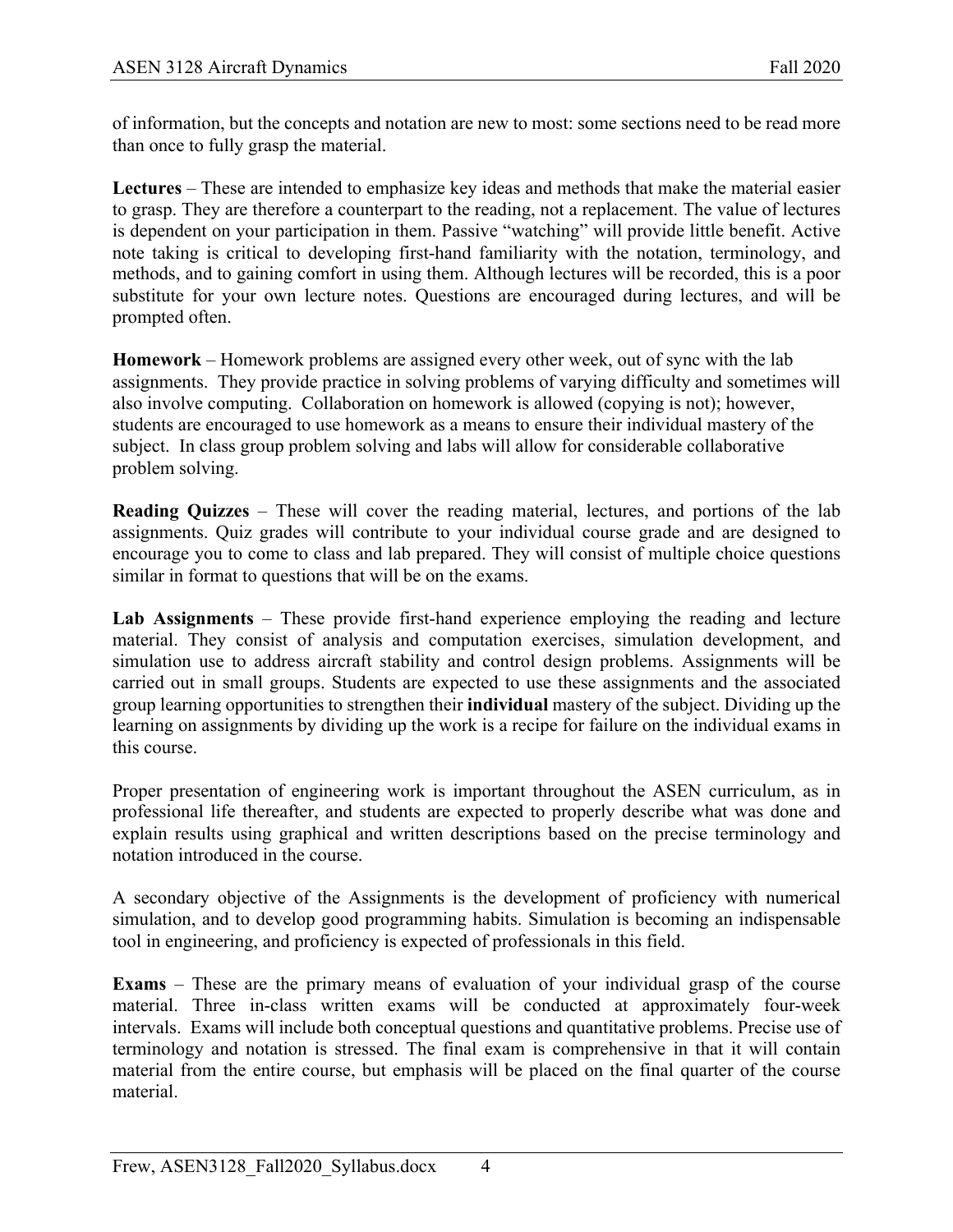# **Logistics**

- 1. Office hours for Instructors and TAs will be held nominally during the arranged "lab" times for the course, in the Co-Pilot Laboratory (AERO N100). This is intended to provide ease-ofaccess to instructor and TA help, primarily during group work on the weekly assignments, but any questions about course material are welcome. To help avoid congestion, students assigned to a lab section have priority for that section. However, instructors and TAs are available to all students during these "lab" times. This mode of "supervised learning" can be quite efficient, particularly if groups are prepared by attempting the assignments ahead of time, and come to the "lab" sessions with questions. The assignments are handed out the week before the intended "lab" time in order to enable this "first-pass" in advance. Additional office hours with instructors and TAs can also be scheduled. Private meetings with instructors or TAs can also be arranged if needed.
- 2. Attendance at all lectures and lab sessions is essential. Students who come to class prepared and participate in discussions typically have a more rewarding experience. Attendance at lab sections is equally important. The instructors and TAs will be present and available remotely for all lab sessions, and the individual assistance this affords can be extremely valuable.
- 3. Taking your own notes: Firsthand contact with the notation and diagrams is key to understanding the material in this course, and to conveying your understanding on exams. Lectures will be recorded for repeated viewing, to ensure details are not missed. But there is no substitute for taking your own notes.
- 4. Homework Collaboration is permitted on homework. This means you may discuss the means and methods for solving problems and even compare answers, but you are not free to copy solutions from classmates or from Internet resources. **The work that you turn in must be your own**--copying is not allowed for any assignments. Students who are caught copying homework solutions will be reported for violation of honor code and may incur both academic and non-academic sanctions. Homework is **submitted individually** through Canvas. Please indicate clearly where each problem begins and ends. (You do not need to use a separate sheet for each problem.) Written work must be neat and readable with adequate spacing and margins. Final answers must be indicated with an arrow, underline, or box. Very messy work will be returned to you without being graded and a score of zero recorded.
- 5. Reading Quizzes will be given weekly in an on-line format through Canvas. These will cover the reading material, lectures, and portions of the weekly Assignments. Quiz grades will contribute to your individual course grade. Reading quizzes are administered through Canvas every Wednesday, except on days where there is an exam. Quizzes will be available to take from approximately 9AM – 2PM on Wednesdays.
- 6. Examinations  $&$  Comprehensive Final Exams will be given during the class periods. The final exam is scheduled according to University policy. Any type of collaboration or copying on an exam, or final constitutes cheating and will result in an F for the course. An honor code violation or accusation report will be filed. **There will be a statute of limitations on when exam grades**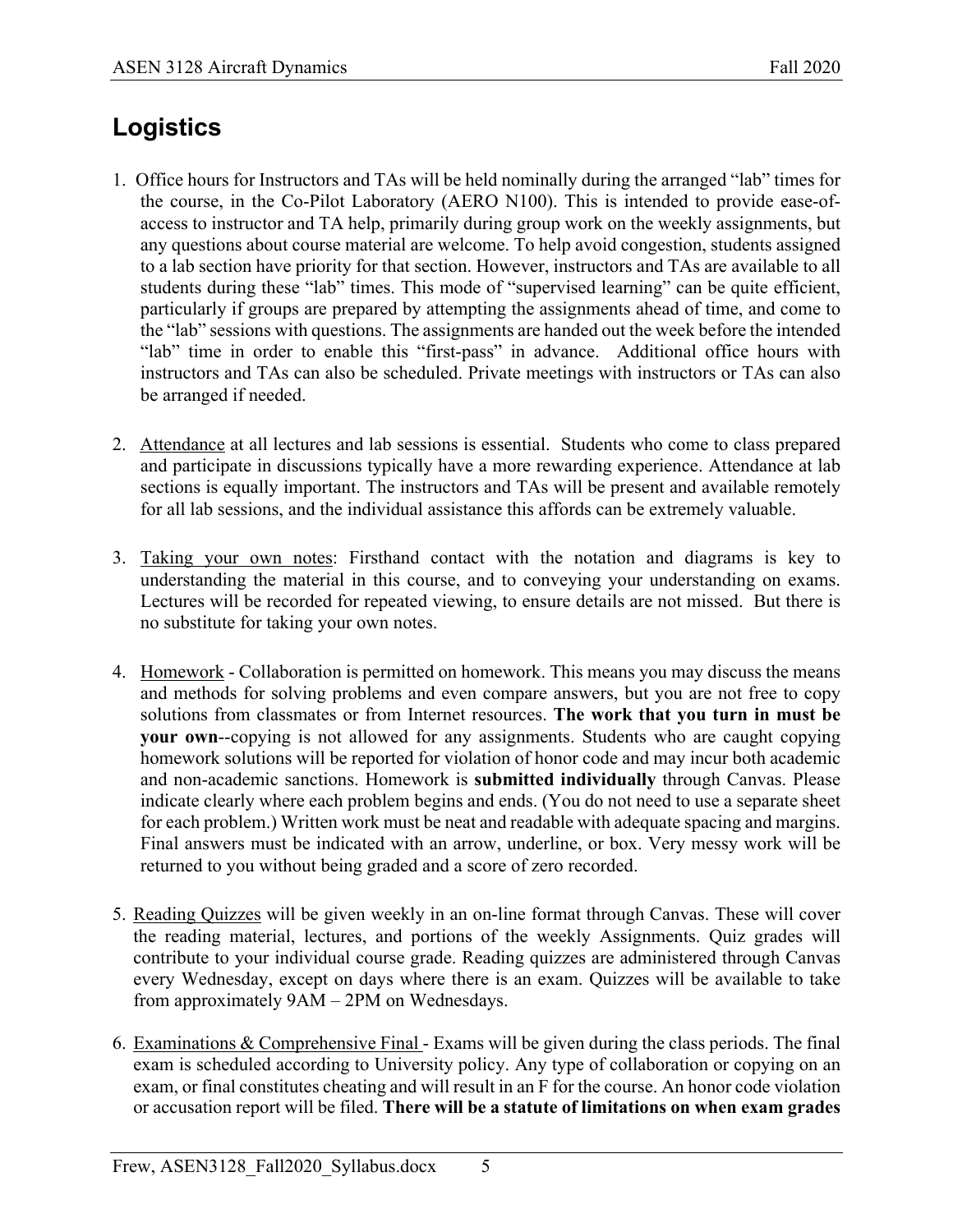**can be corrected. Any corrections on exam scores must be made before the next exam, or two weeks after the exam was returned, whichever comes second**. The only corrections made after this time period will be for simple addition errors in scoring. Exams will consist of two portions. The first portion will be administered through Canvas and will include multiple choice questions randomly chosen from a bank of questions. Once the online portion is completed, students will download the second portion which will include 1-4 short answer problems. Students will be expected to complete both portions during the scheduled course time, with some extra time given to allow for uploading the completed exam.

- 7. Lab Assignments Simulation and design lab exercises are conducted in small teams. A single assignment is submitted for each lab group. Collaborations with other groups, including shared diagrams or extensive discussion of results, must be acknowledged at the end of your assignment. Lab assignments are not formal reports. Specific requirements for what to submit are given with each assignment.
- 8. Deadlines Deadlines must be enforced to ensure fairness and to enable timely grading. Late assignments are subject to a 20% penalty per day. (E.g. 0-24 hours late  $= 1$  day penalty) except under extenuating circumstances. If such a circumstance occurs you are expected to contact the instructor immediately by email, before the due date. No other accommodations will be provided, e.g. a hectic schedule or crashed computer will not be considered. Please plan for these contingencies by including some margin in your schedule. If you know in advance that you will not be on campus for a due date, you may submit your assignment to the instructor any time prior to the due date.

## **Grading**

### **Grading Philosophy**

Assignments and exams are graded to an absolute standard designed to indicate your level of competency in the course material. The final grade indicates your readiness to continue to the next level in the curriculum. The AES faculty have set these standards based on our education, experience, interactions with industry, government laboratories, others in academe, and according to the criteria established by the ABET accreditation board.

The course grade is primarily dependent on **individual** measures of competency, i.e. exams. The other course assignments are designed to enrich the learning experience and to enhance individual performance, not to substitute for sub-standard individual competency. Accordingly, group assignment grades are only incorporated into the final grade when the individual grade is a C or better. **In other words, if your individual average is below a C, the group-based grade fraction will not be averaged into your final grade, which will then be based solely on your exam/quiz scores and notebook grade.** This policy makes it important to use the group assignments to enhance *your own* learning. Although it may seem more efficient to split up the assignment among group members, this is dangerous because the learning is also split up, and this often results in poor performance on exams, and significant risk of repeating the course.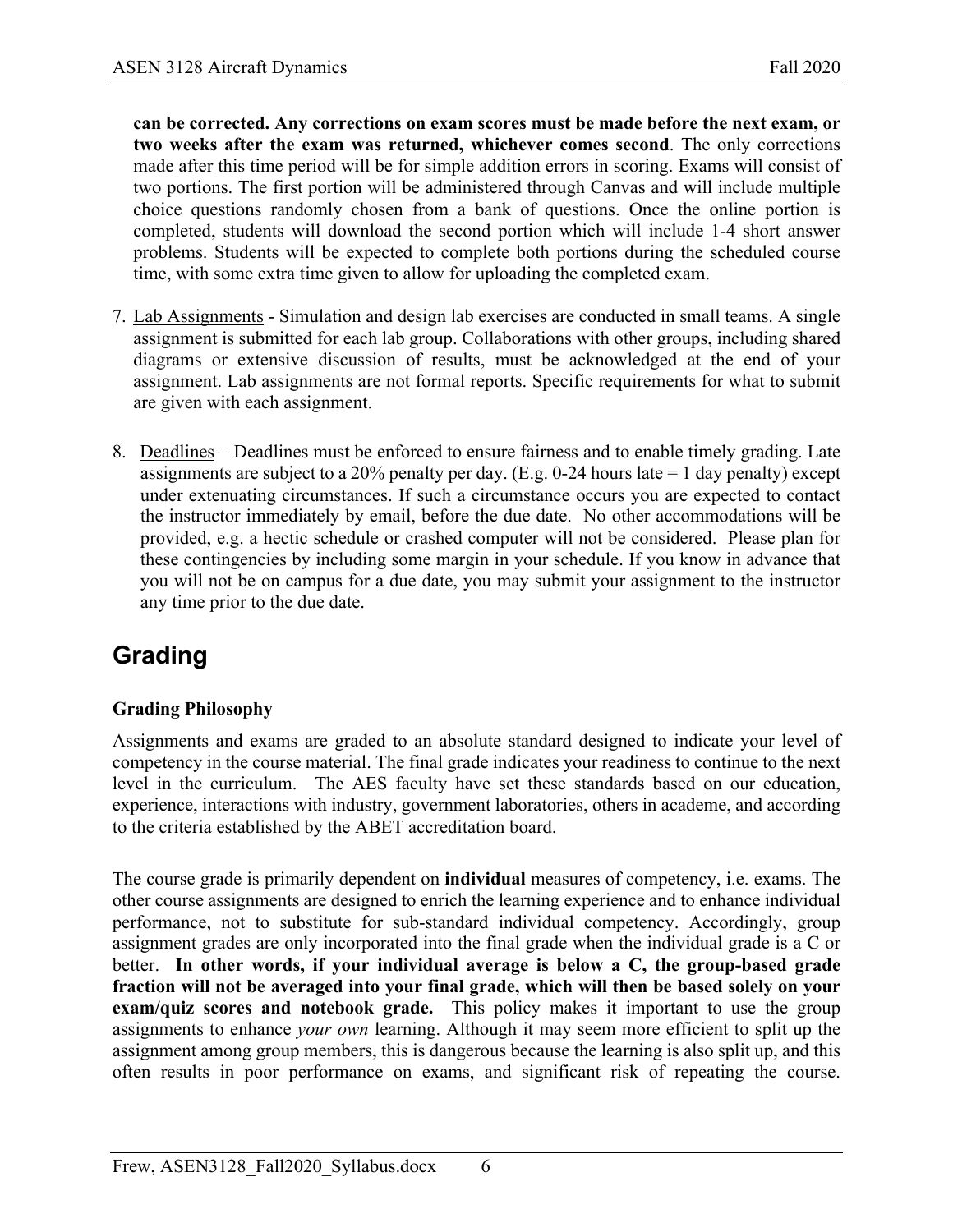Recommended practice is to work the assignments first on your own, then use the group interactions and instructor/TA help to answer questions and refine and deepen your understanding.

Grades for the course are set based on the following criteria:

- A, A- Demonstrates mastery of the course material in both conceptual and quantitative aspects.
- B+, B Demonstrates comprehensive understanding of the material, with a solid conceptual grasp of key concepts and strong quantitative work.
- B-, C+ Demonstrates good understanding of most key concepts, with few major quantitative errors.
- C Demonstrates adequate understanding of the material to proceed to the next level; sufficient quantitative work.
- C- Does not demonstrate adequate understanding of the material to proceed to the next level, or makes persistent quantitative errors.
- D Very little understanding is evident, consistently poor quantitative work.
- F Unsatisfactory performance.

### **Grade Breakdown**

Your final grade is a combination of an individual work (IW) and group work (GW) score.

| <b>Type</b>          | <b>Description</b>            | Percentage     |  |  |
|----------------------|-------------------------------|----------------|--|--|
| Individual Work (IW) | <b>Reading Quizzes</b>        | 10%            |  |  |
|                      | Exams (3 Exams)               | 60% (20% Each) |  |  |
|                      | Final Exam                    | 30%            |  |  |
| <b>IW</b> Score      | <b>Total Individual Score</b> | 100%           |  |  |
|                      |                               |                |  |  |
| Group Work (GW)      | Homework*                     | 30%            |  |  |
|                      | Lab Assignments               | 70%            |  |  |
| <b>GW</b> Score      | <b>Total Group Score</b>      | 100%           |  |  |

### **Final Course Score**

Your final course score is computed as follows

- If your Individual Work (IW) grade is **below a C**, then your Final Score (FS) is the Individual Work  $(IW)$  score. In this case  $FS = IW$ .
- If your Individual Work (IW) grade is **a C or better** then your Final Score is computed as the weighted average of the Individual Work (IW) and Group Work scores (GW). This formula is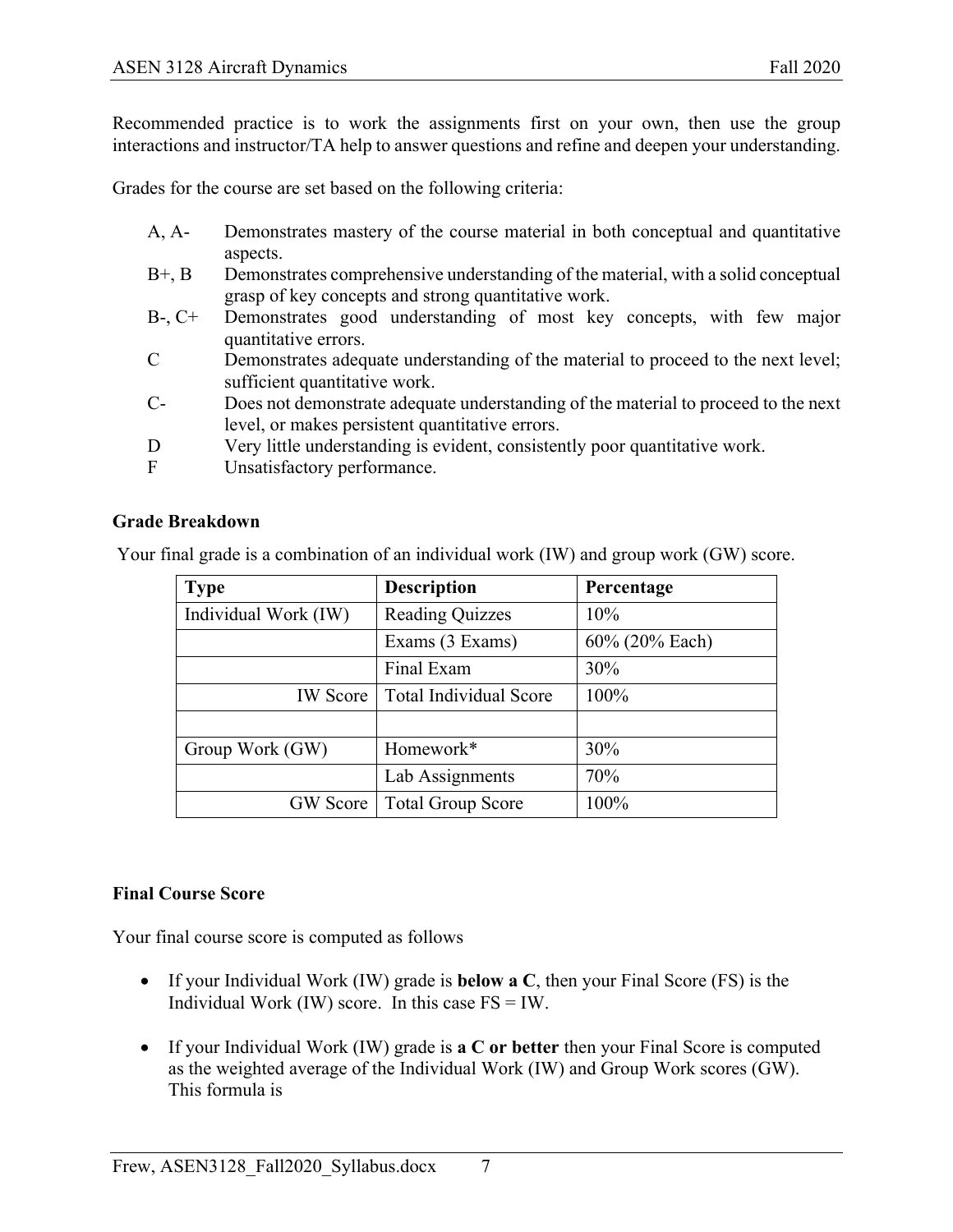$FS = 0.6*IW + 0.4*GW,$ 

subject to the limitation that averaging in your GW score does not reduce your FS. Thus the group work score can only help your final grade, often significantly.

This is then equivalent to an overall breakdown:

| <b>Reading Quizzes</b> | $6\%$   |
|------------------------|---------|
| Homework               | $12\%$  |
| 3 Exams                | $36\%$  |
| Lab Assignments        | 28 %    |
| Final Exam             | 18 %    |
|                        | $100\%$ |

# **Exam Schedule**

Exam 1: Wednesday, September 16, 2:25-3:40 pm, Canvas (remote) Exam 2: Wednesday, October 14, 2:25-3:40 pm, Canvas (remote) Exam 3: Wednesday, November 11, 2:25-3:40 pm, Canvas (remote) Final Exam: University scheduled time, Canvas (remote)

# **Homework and Lab Assignment Schedule**

Homework and Lab Assignments will be posted and due on alternating weeks. See the end of this document for the full schedule. Homework must be completed individually. Only one lab assignment is submitted per lab group.

# **Reading Quiz Schedule**

Reading quizzes will be conducted on-line through Canvas. They will be open each week (except when there is an exam) from Monday after class until Wednesday at 11:59 AM. Only one attempt of each question is allowed, and Quiz answers will not be accepted after the deadline. Solutions will be posted after the deadline.

## **Honor Code**

All students enrolled in a University of Colorado Boulder course are responsible for knowing and adhering to the Honor Code. Violations of the policy may include: plagiarism, cheating, fabrication, lying, bribery, threat, unauthorized access to academic materials, clicker fraud, submitting the same or similar work in more than one course without permission from all course instructors involved, and aiding academic dishonesty. All incidents of academic misconduct will be reported to the Honor Code (honor@colorado.edu); 303-492-5550). Students found responsible for violating the academic integrity policy will be subject to nonacademic sanctions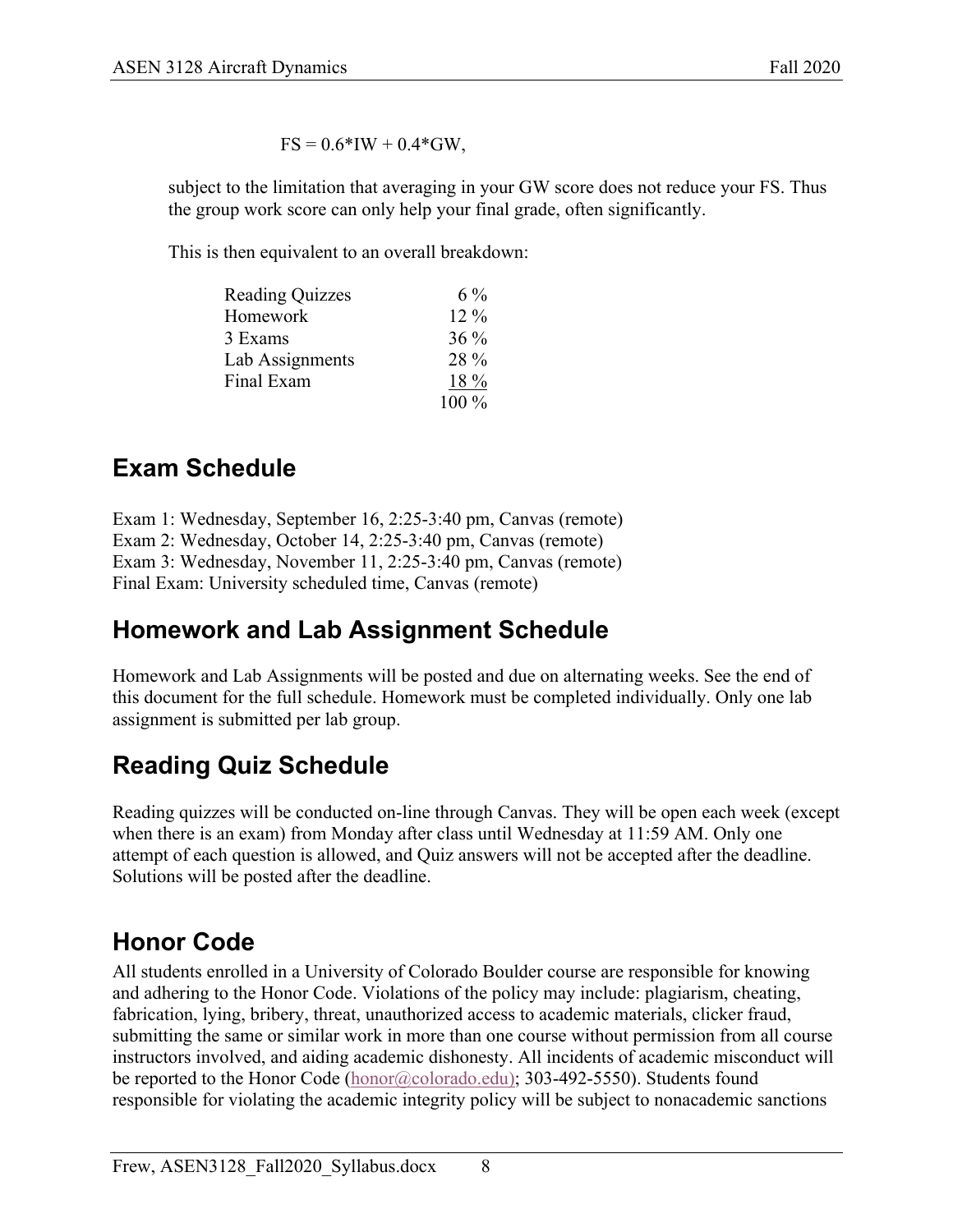from the Honor Code as well as academic sanctions from the faculty member. Additional information regarding the Honor Code academic integrity policy can be found at the Honor Code Office website.

# **Requirements for COVID-19**

As a matter of public health and safety due to the pandemic, all members of the CU Boulder community and all visitors to campus must follow university, department and building requirements, and public health orders in place to reduce the risk of spreading infectious disease. Required safety measures at CU Boulder relevant to the classroom setting include:

- maintain 6-foot distancing when possible,
- wear a face covering in public indoor spaces and outdoors while on campus consistent with state and county health orders,
- clean local work area,
- practice hand hygiene,
- follow public health orders, and
- if sick and you live off campus, do not come onto campus (unless instructed by a CU Healthcare professional), or if you live on-campus, please alert CU Boulder Medical Services.

Students who fail to adhere to these requirements will be asked to leave class, and students who do not leave class when asked or who refuse to comply with these requirements will be referred to Student Conduct and Conflict Resolution. For more information, see the policies on COVID-19 Health and Safety and classroom behavior and the Student Code of Conduct. If you require accommodation because a disability prevents you from fulfilling these safety measures, please see the "Accommodation for Disabilities" statement on this syllabus.

Before returning to campus, all students must complete the COVID-19 Student Health and Expectations Course. Before coming on to campus each day, all students are required to complete a Daily Health Form.

Students who have tested positive for COVID-19, have symptoms of COVID-19, or have had close contact with someone who has tested positive for or had symptoms of COVID-19 must stay home and complete the Health Questionnaire and Illness Reporting Form remotely. In this class, if you are sick or quarantined, email the instructor if you are unable to participate in class activities remotely or online. Because of FERPA student privacy laws, students are not required to state the nature of their illness when alerting the instructor that they cannot participate.

# **General University Policies**

### **Class Behavior**

Both students and faculty are responsible for maintaining an appropriate learning environment in all instructional settings, whether in person, remote or online. Those who fail to adhere to such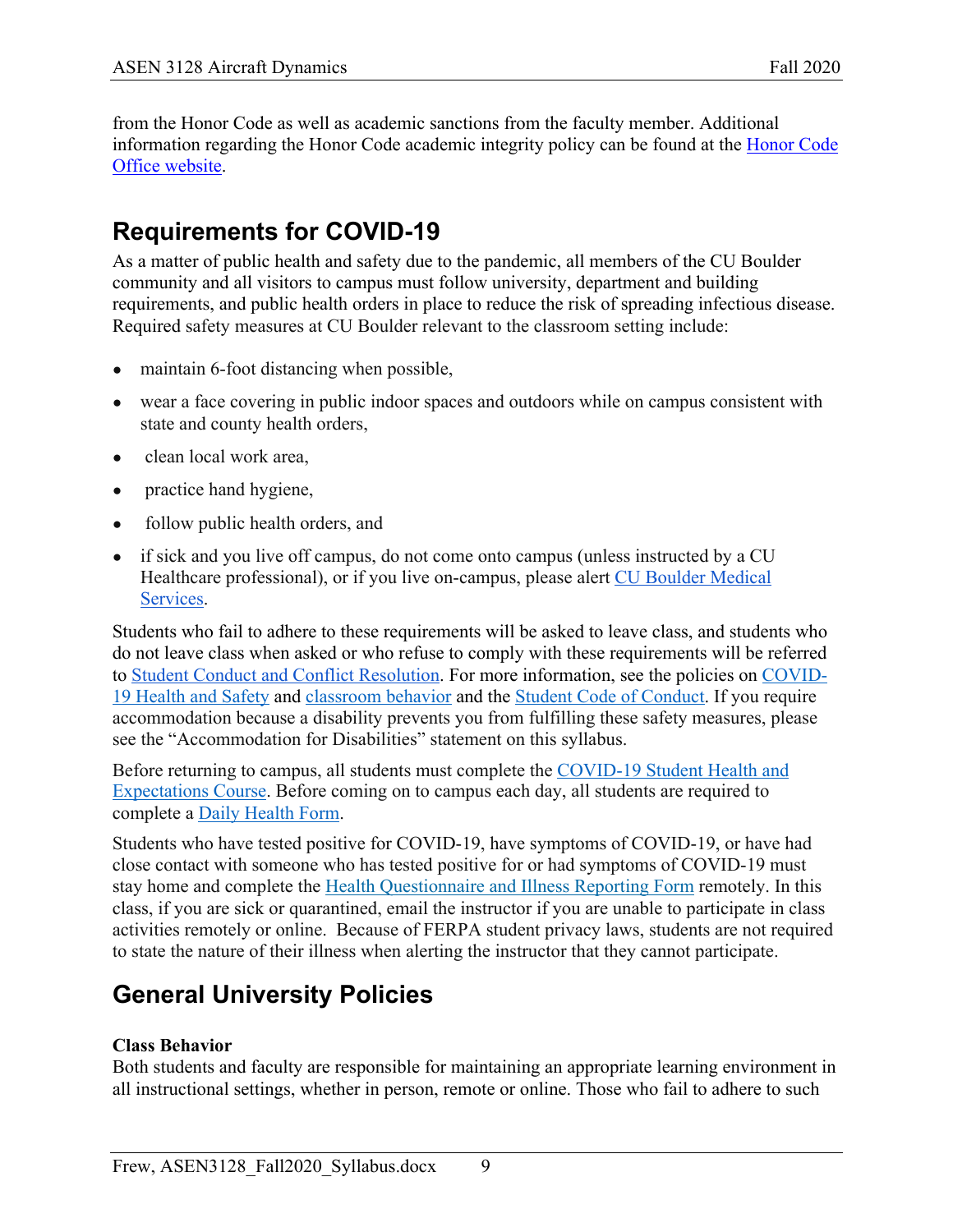behavioral standards may be subject to discipline. Professional courtesy and sensitivity are especially important with respect to individuals and topics dealing with race, color, national origin, sex, pregnancy, age, disability, creed, religion, sexual orientation, gender identity, gender expression, veteran status, political affiliation or political philosophy. For more information, see the policies on classroom behavior and the Student Code of Conduct.

### **Accommodation for Disabilities**

If you qualify for accommodations because of a disability, please submit your accommodation letter from Disability Services to your faculty member in a timely manner so that your needs can be addressed. Disability Services determines accommodations based on documented disabilities in the academic environment. Information on requesting accommodations is located on the Disability Services website. Contact Disability Services at 303-492-8671 or  $\sin 6$  ( $\alpha$ ) colorado.edu for further assistance. If you have a temporary medical condition, see Temporary Medical Conditions on the Disability Services website.

### **Preferred Student Names and Pronouns**

CU Boulder recognizes that students' legal information doesn't always align with how they identify. Students may update their preferred names and pronouns via the student portal; those preferred names and pronouns are listed on instructors' class rosters. In the absence of such updates, the name that appears on the class roster is the student's legal name.

### **Sexual Misconduct, Discrimination, Harassment and/or Related Retaliation**

The University of Colorado Boulder (CU Boulder) is committed to fostering an inclusive and welcoming learning, working, and living environment. CU Boulder will not tolerate acts of sexual misconduct (harassment, exploitation, and assault), intimate partner violence (dating or domestic violence), stalking, or protected-class discrimination or harassment by members of our community. Individuals who believe they have been subject to misconduct or retaliatory actions for reporting a concern should contact the Office of Institutional Equity and Compliance (OIEC) at 303-492-2127 or cureport@colorado.edu. Information about the OIEC, university policies, anonymous reporting, and the campus resources can be found on the OIEC website. Please know that faculty and instructors have a responsibility to inform OIEC when made aware of incidents of sexual misconduct, dating and domestic violence, stalking, discrimination, harassment and/or related retaliation, to ensure that individuals impacted receive information about options for reporting and support resources.

### **Religious Holidays**

Campus policy regarding religious observances requires that faculty make every effort to deal reasonably and fairly with all students who, because of religious obligations, have conflicts with scheduled exams, assignments or required attendance. In this class, you must let the instructors know of any such conflicts within the first two weeks of the semester so that we can work with you to make reasonable arrangements**.** See the campus policy regarding religious observances for full details.